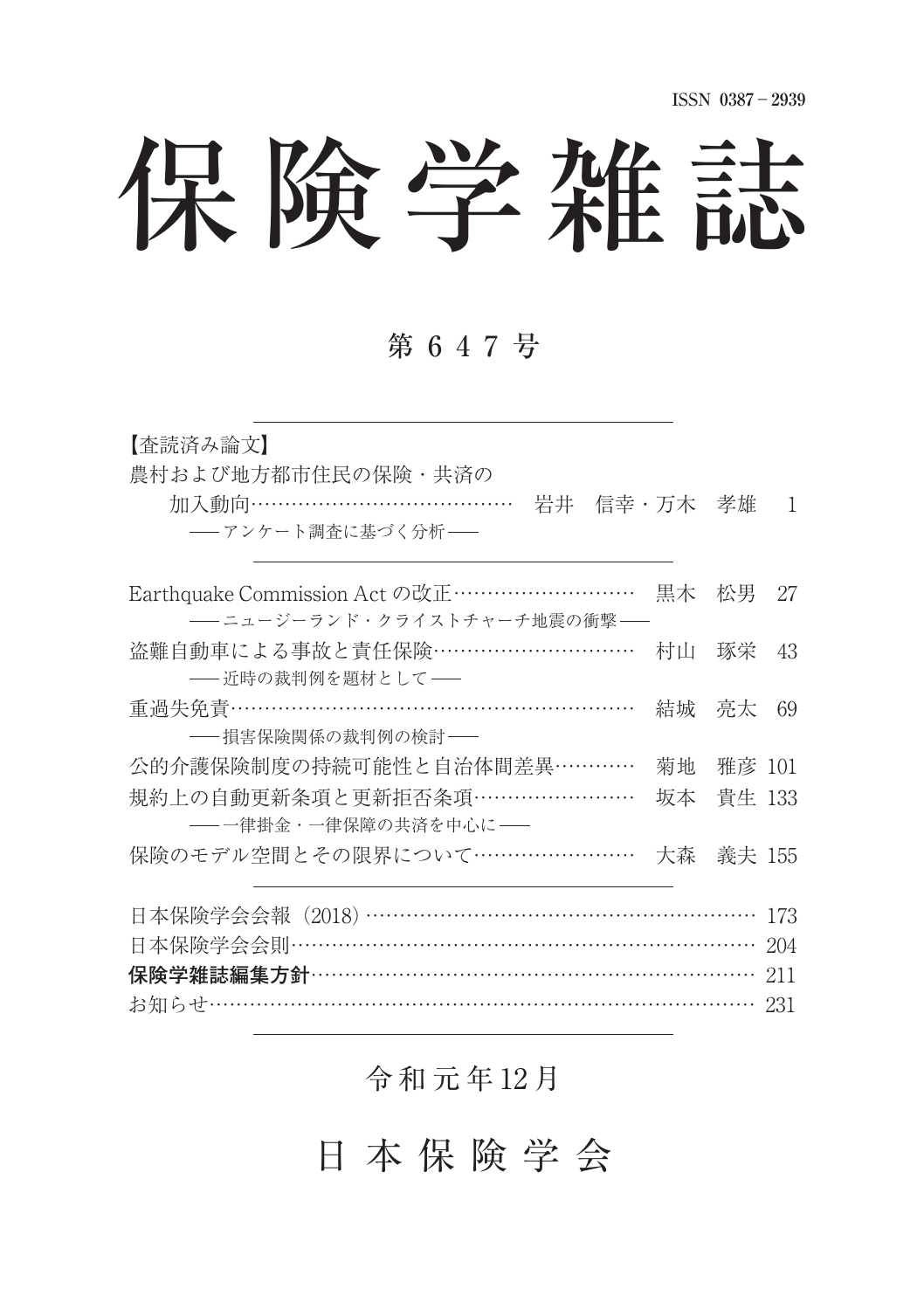|                                                           | 保 | 険 学 雑      |  | 誌                                                                                          |                                                |  |
|-----------------------------------------------------------|---|------------|--|--------------------------------------------------------------------------------------------|------------------------------------------------|--|
|                                                           |   | 第<br>647 号 |  |                                                                                            |                                                |  |
| 令和元年12月31日<br>- 発行<br>《非壳品》                               |   |            |  |                                                                                            |                                                |  |
|                                                           |   | 編集委員       |  | 中<br>浜<br>河<br>本淳孝<br>小 坂 雅<br>小 林<br>遠<br>ப<br>安井敏<br>Ш<br>下<br>Ш<br>本                    | 降<br>$\lambda$<br>毅<br>聡<br>晃<br>典 孝<br>哲<br>牛 |  |
| 編集兼<br>発 行 者                                              | Ħ |            |  | 本保険学                                                                                       | 会                                              |  |
| 東京都千代田区丸の内3-4-1 新国際ビル3階<br>雨100-0005<br>公益財団法人生命保険文化センター内 |   |            |  |                                                                                            |                                                |  |
| 発 行 所                                                     | Ħ |            |  | 本保険学会                                                                                      |                                                |  |
| $\overline{3}100-0005$                                    |   | 雷          |  | 東京都千代田区丸の内3-4-1 新国際ビル3階<br>公益財団法人生命保険文化センター内<br>話 $(03)5218 - 5225$<br>振替口座 00160-8-607601 |                                                |  |

印刷所 株式会社 松 涛 企 画 〠102-0074 千代田区九段南 3 - 2 - 2